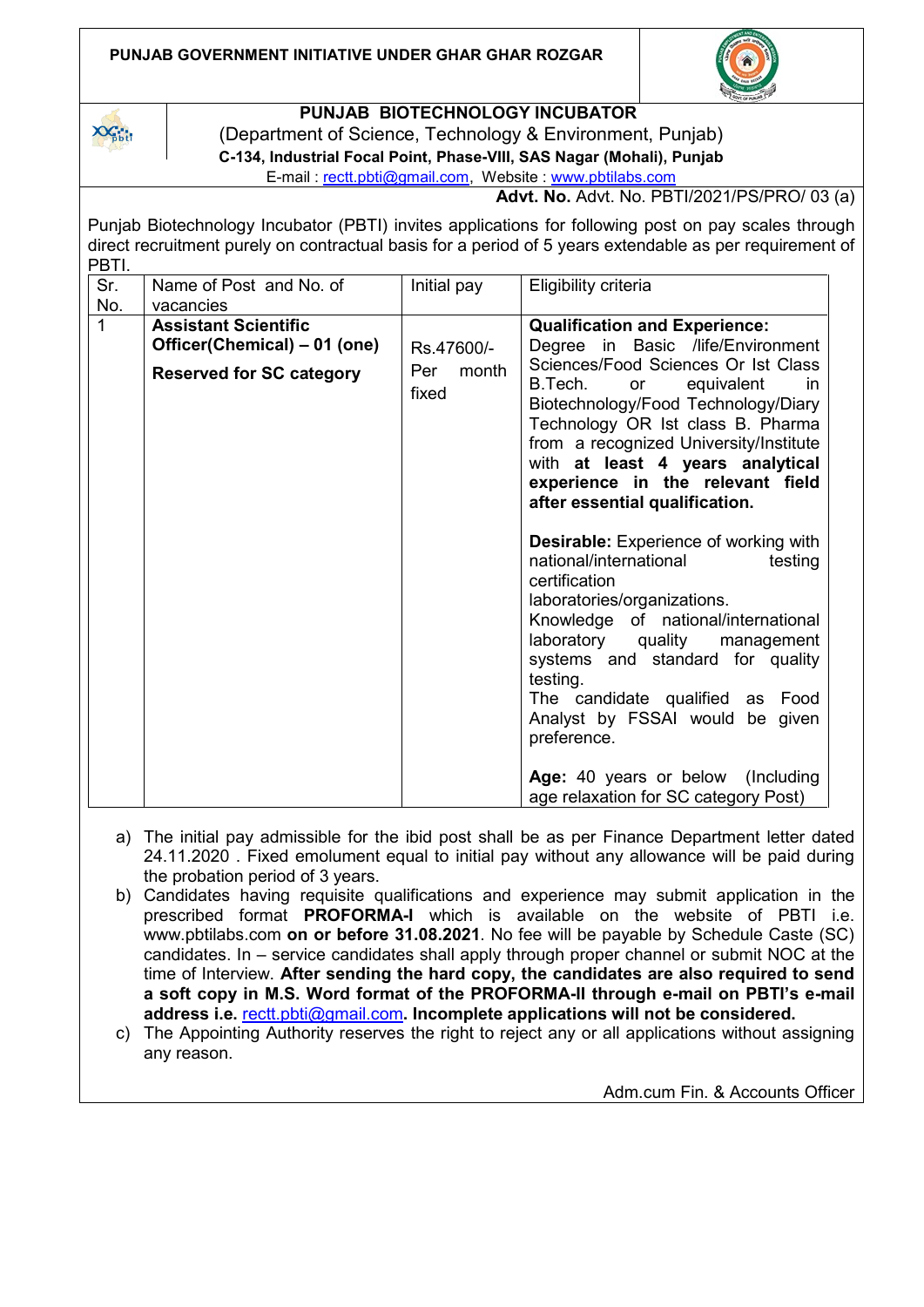| <b>PUNJAB GOVERNMENT INITIATIVE UNDER GHAR GHAR ROZGAR</b> |  |
|------------------------------------------------------------|--|
|------------------------------------------------------------|--|





## **PUNJAB BIOTECHNOLOGY INCUBATOR**

(Department of Science, Technology & Environment, Punjab)

**C-134, Industrial Focal Point, Phase-VIII, SAS Nagar (Mohali), Punjab**

E-mail : [rectt.pbti@gmail.com,](mailto:rectt.pbti@gmail.com) Website : [www.pbtilabs.com](http://www.pbtilabs.com/)

**Advt. No.** Advt. No. PBTI/2021/PS/PRO/ 03(b)

Punjab Biotechnology Incubator (PBTI) invites applications for following posts through direct recruitment purely on contractual basis for a period of one year extendable as per requirement of PBTI.

| Sr.  | Name of          | Name of Project             | Consolidated | Eligibility criteria                                                          |
|------|------------------|-----------------------------|--------------|-------------------------------------------------------------------------------|
| No.  | Post and         |                             | pay          |                                                                               |
|      | No. of           |                             |              |                                                                               |
|      | vacancies        |                             |              |                                                                               |
| 1(a) | <b>Project</b>   | Stable Carbon Isotope       | Rs.25000     | Essential: (i) Ph.D. with research in                                         |
|      | <b>Associate</b> | Ratio<br>based              | p.m          | relevant area                                                                 |
|      | - One            | Authentication<br><b>of</b> |              | <b>OR</b>                                                                     |
|      |                  | Honey $-$ validation of     |              | (ii) 1st class M.Tech or equivalent in                                        |
|      |                  | tool for Indian honey       |              | Biotechnology / Food Technology /                                             |
|      |                  |                             |              | Dairy Technology OR 1st Class M.                                              |
|      |                  |                             |              | Pharma<br>from<br>recognized<br>a                                             |
|      |                  |                             |              | University/Institute. Atleast 2 years                                         |
|      |                  |                             |              | analytical experience in the relevant<br>field after essential qualification. |
|      |                  |                             |              | <b>OR</b>                                                                     |
|      |                  |                             |              | (iii) 1st class Master Degree in Basic                                        |
|      |                  |                             |              | / Chemical / Life / Environmental                                             |
|      |                  |                             |              | Sciences / Food Sciences from a                                               |
|      |                  |                             |              | recognized University/Institute with                                          |
|      |                  |                             |              | atleast 3 years analytical experience                                         |
|      |                  |                             |              | in the relevant field after essential                                         |
|      |                  |                             |              | qualification.                                                                |
|      |                  |                             |              | <b>Desirable:</b> Experience of working                                       |
|      |                  |                             |              | with national / international testing &                                       |
|      |                  |                             |              | certification<br>laboratories                                                 |
|      |                  |                             |              | /organizations.<br>Knowledge<br><b>of</b>                                     |
|      |                  |                             |              | national / international Laboratory                                           |
|      |                  |                             |              | Quality Management Systems and                                                |
|      |                  |                             |              | standards for quality testing.                                                |
|      |                  |                             |              | Job Requirement : The incumbent                                               |
|      |                  |                             |              | would be responsible for activities as                                        |
|      |                  |                             |              | scope of Project<br>and for<br>per                                            |
|      |                  |                             |              | Chemical/Biological/physical analysis                                         |
|      |                  |                             |              | of<br>agri/food<br>allied<br>and                                              |
|      |                  |                             |              | products/environment monitoring<br>Age : 37 years or below                    |
|      |                  |                             |              |                                                                               |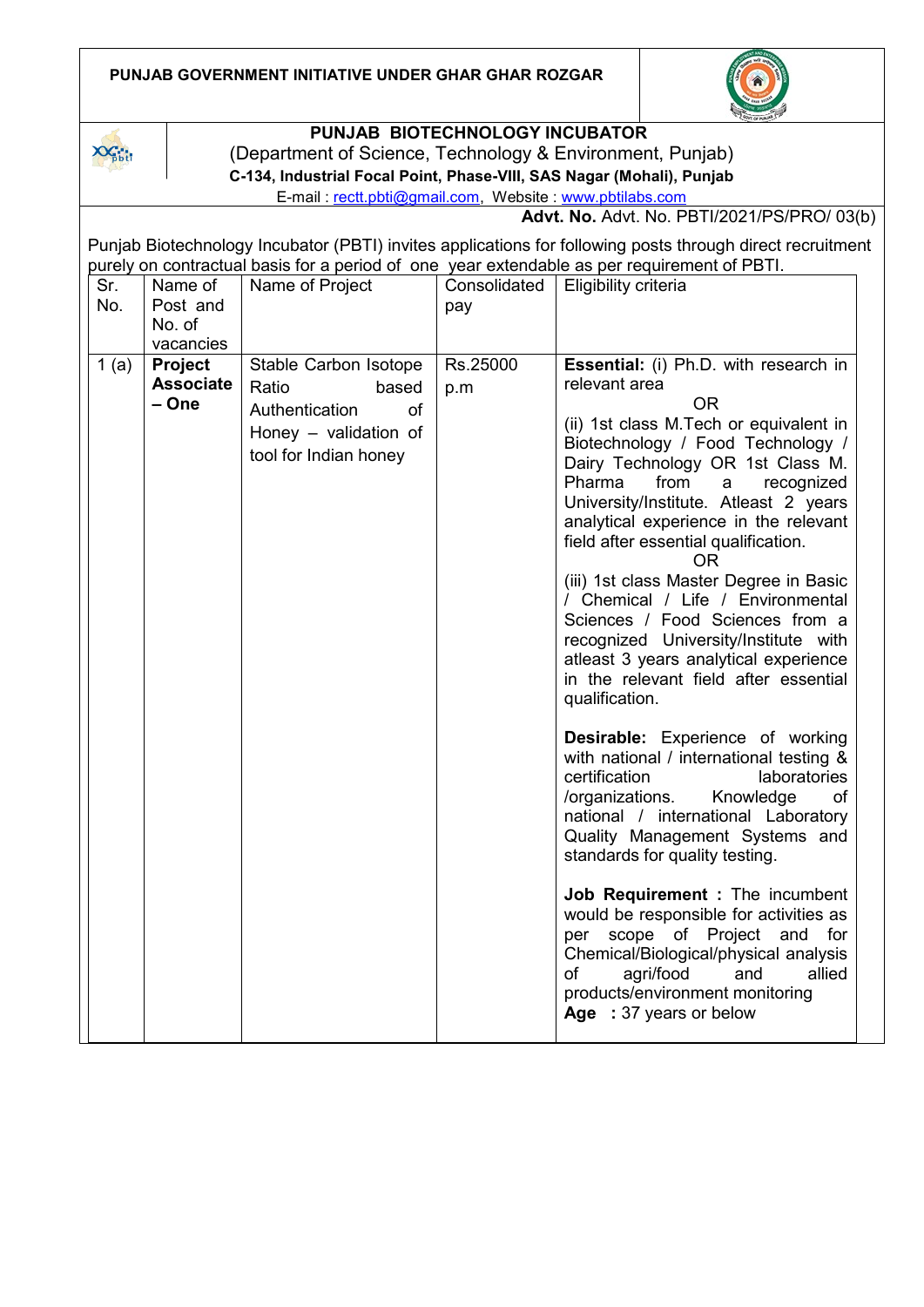| 1(b)             | <b>Project</b>                              | Validation<br>of                                                                                                                       | 25000<br>Rs.    | <b>Essential:</b> (i) Ph.D. with research in                                                                                                                                                                                                                                                                                                                                                                                                                                                                                                                                                                                                                                                                                                                                                                                                                                                                                        |
|------------------|---------------------------------------------|----------------------------------------------------------------------------------------------------------------------------------------|-----------------|-------------------------------------------------------------------------------------------------------------------------------------------------------------------------------------------------------------------------------------------------------------------------------------------------------------------------------------------------------------------------------------------------------------------------------------------------------------------------------------------------------------------------------------------------------------------------------------------------------------------------------------------------------------------------------------------------------------------------------------------------------------------------------------------------------------------------------------------------------------------------------------------------------------------------------------|
|                  | <b>Associate</b>                            | Technology/Methods                                                                                                                     | pm              | relevant area                                                                                                                                                                                                                                                                                                                                                                                                                                                                                                                                                                                                                                                                                                                                                                                                                                                                                                                       |
|                  | - One                                       |                                                                                                                                        |                 | ΟR<br>(ii) 1st class M.Tech or equivalent<br>Biotechnology<br>in.<br>$\sqrt{2}$<br>Food<br>Technology / Dairy Technology OR<br>1st Class M. Pharma from a<br>University/Institute.<br>recognized<br>Atleast<br>$\overline{2}$<br>years<br>analytical<br>experience in the relevant field after<br>essential qualification.<br><b>OR</b>                                                                                                                                                                                                                                                                                                                                                                                                                                                                                                                                                                                             |
|                  |                                             |                                                                                                                                        |                 | (iii) 1st class Master Degree in Basic<br>/ Chemical / Life / Environmental<br>Sciences / Food Sciences from a<br>recognized University/Institute with<br>atleast 3 years analytical experience<br>in the relevant field after essential<br>qualification.<br>Desirable: Experience of working<br>with national / international testing &<br>laboratories<br>certification<br>/organizations.<br>Knowledge<br>оf<br>national / international Laboratory<br>Quality Management Systems and<br>standards for quality testing.<br>Job Requirement: The incumbent<br>would be responsible for activities as<br>scope of Project and<br>per<br>for<br>Chemical/Biological/physical analysis<br>agri/food<br>and<br>οf<br>allied                                                                                                                                                                                                          |
|                  |                                             |                                                                                                                                        |                 | products/environment monitoring                                                                                                                                                                                                                                                                                                                                                                                                                                                                                                                                                                                                                                                                                                                                                                                                                                                                                                     |
|                  |                                             |                                                                                                                                        |                 | Age: 37 years or below                                                                                                                                                                                                                                                                                                                                                                                                                                                                                                                                                                                                                                                                                                                                                                                                                                                                                                              |
| 1 <sub>(c)</sub> | <b>Project</b><br><b>Associate</b><br>– One | National<br>Reference<br>Laboratory for Sweets<br>Confectionery<br>and<br>including Honey under<br>network<br>of NRL's<br><b>FSSAI</b> | Rs.25000<br>p.m | Essential: (i) Ph.D. with research in<br>relevant area<br><b>OR</b><br>(ii) 1st class M.Tech or equivalent in<br>Biotechnology / Food Technology /<br>Dairy Technology OR 1ST Class M.<br>Pharma<br>from<br>recognized<br>a<br>University/Institute. Atleast 2 years<br>analytical experience in the relevant<br>field after essential qualification.<br><b>OR</b><br>(iii) 1st class Master Degree in Basic<br>/ Chemical / Life / Environmental<br>Sciences / Food Sciences from a<br>recognized University/Institute with<br>atleast 3 years analytical experience<br>in the relevant field after essential<br>qualification.<br>Desirable: Experience of working<br>with national / international testing &<br>certification<br>laboratories<br>/organizations.<br>Knowledge<br>οf<br>national / international Laboratory<br>Quality Management Systems and<br>standards for quality testing.<br>Job Requirement: The incumbent |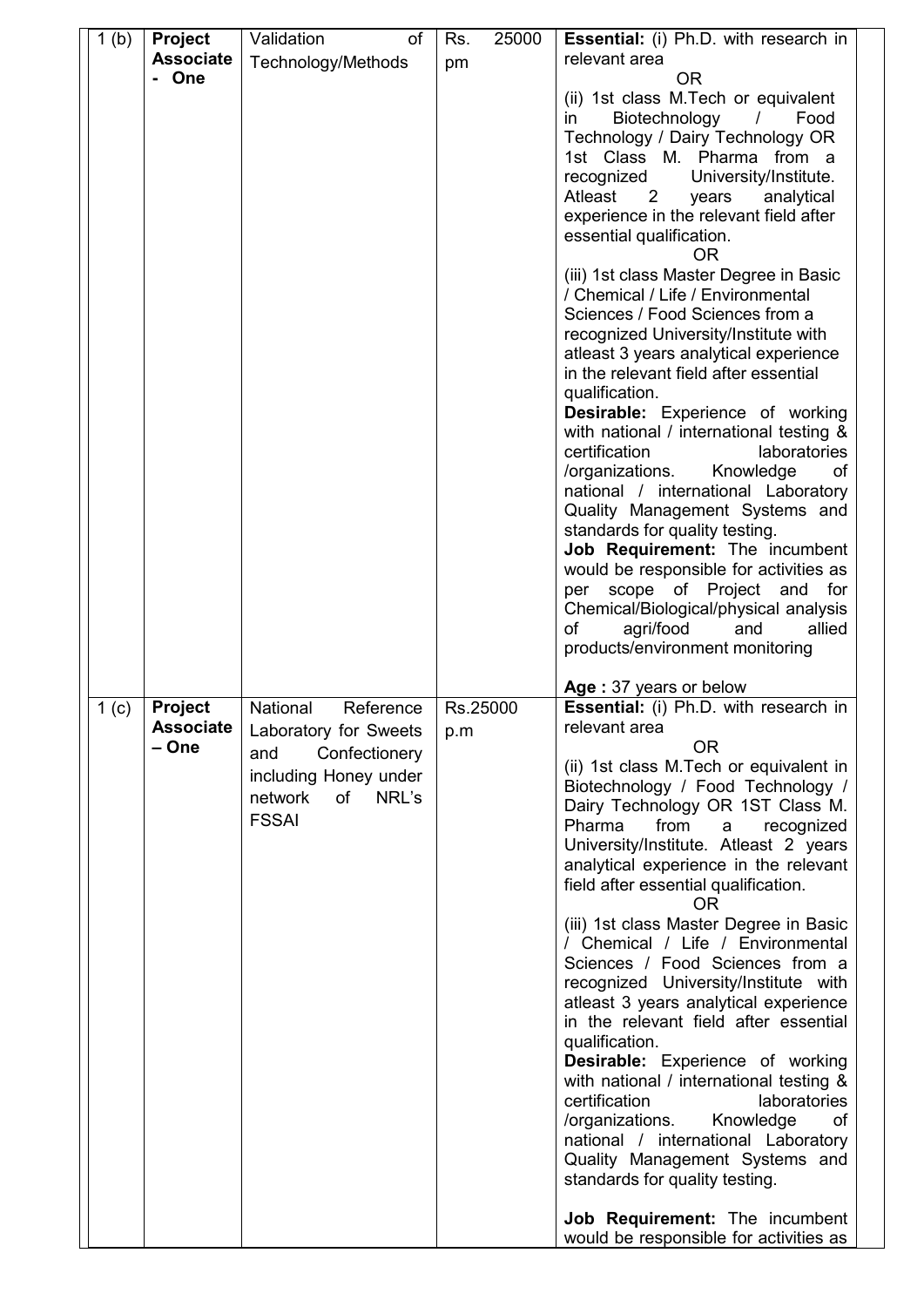|      |                                   |                                                        |                    | scope of Project and<br>for<br>per<br>Chemical/Biological/physical analysis<br>agri<br>/food<br>allied<br>and<br>οf<br>products/environment monitoring.<br>Age: 37 years or below                                                                                                                                                                                                                                                                                                                                                                                                                                                                                                                                                                      |
|------|-----------------------------------|--------------------------------------------------------|--------------------|--------------------------------------------------------------------------------------------------------------------------------------------------------------------------------------------------------------------------------------------------------------------------------------------------------------------------------------------------------------------------------------------------------------------------------------------------------------------------------------------------------------------------------------------------------------------------------------------------------------------------------------------------------------------------------------------------------------------------------------------------------|
| 2(a) | Project<br>Fellow -<br>One        | Validation of<br>Technology / Methods                  | Rs.21000/-<br>p.m. | Qualification and Experience :<br>(ii) 1st class M.Tech or equivalent in<br>Biotechnology / Food Technology /<br>Dairy Technology OR 1 <sup>st</sup> Class M.<br>Pharma<br>from<br>recognized<br>a<br>University/Institute. Atleast 1 year<br>analytical experience in the relevant<br>field after essential qualification.<br><b>OR</b><br>(iii) 1st class Master Degree in Basic<br>/ Chemical / Life / Environmental<br>Sciences or / Food Sciences OR 1st<br>Class B. Tech or equivalent in<br>Biotechnology/Food<br>Technology/Dairy Technology OR<br>1 <sup>st</sup><br>class<br>B. Pharma from<br>a<br>recognized University/Institute.<br>At<br>least 2 years analytical experience in<br>the relevant filed after essential<br>qualification. |
|      |                                   |                                                        |                    | Desirable: Experience of working<br>with national / international testing &<br>certification<br>laboratories<br>Knowledge<br>/organizations.<br>οf<br>national / international Laboratory<br>Quality Management Systems and<br>standards for quality testing.<br>Job Requirement: The incumbent<br>would be responsible for activities as<br>per scope of Project and<br>for<br>Chemical/Biological/<br>Physical<br>analysis of agri/food and<br>allied<br>products/environment monitoring                                                                                                                                                                                                                                                             |
| 2(b) | <b>Project</b><br>Fellow -<br>One | <b>Performance Audits</b><br>for Environment<br>Sector | Rs.21000/-<br>p.m. | Age: 37 years or below<br>Qualification and Experience:<br>(ii) 1st class M. Tech or equivalent in<br>Biotechnology / Food Technology /<br>Dairy Technology OR 1 <sup>st</sup> Class M.<br>Pharma<br>from<br>a<br>recognized<br>University/Institute. Atleast 1 year<br>analytical experience in the relevant<br>field after essential qualification.<br><b>OR</b><br>(iii) 1st class Master Degree in Basic<br>/ Chemical / Life / Environmental<br>Sciences or / Food Sciences OR 1st<br>Class B. Tech or equivalent in<br>Biotechnology/Food<br>Technology/Dairy Technology OR 1st<br>class B.Pharma from a recognized<br>University/Institute. Atleast 2 years<br>analytical experience in the relevant                                            |